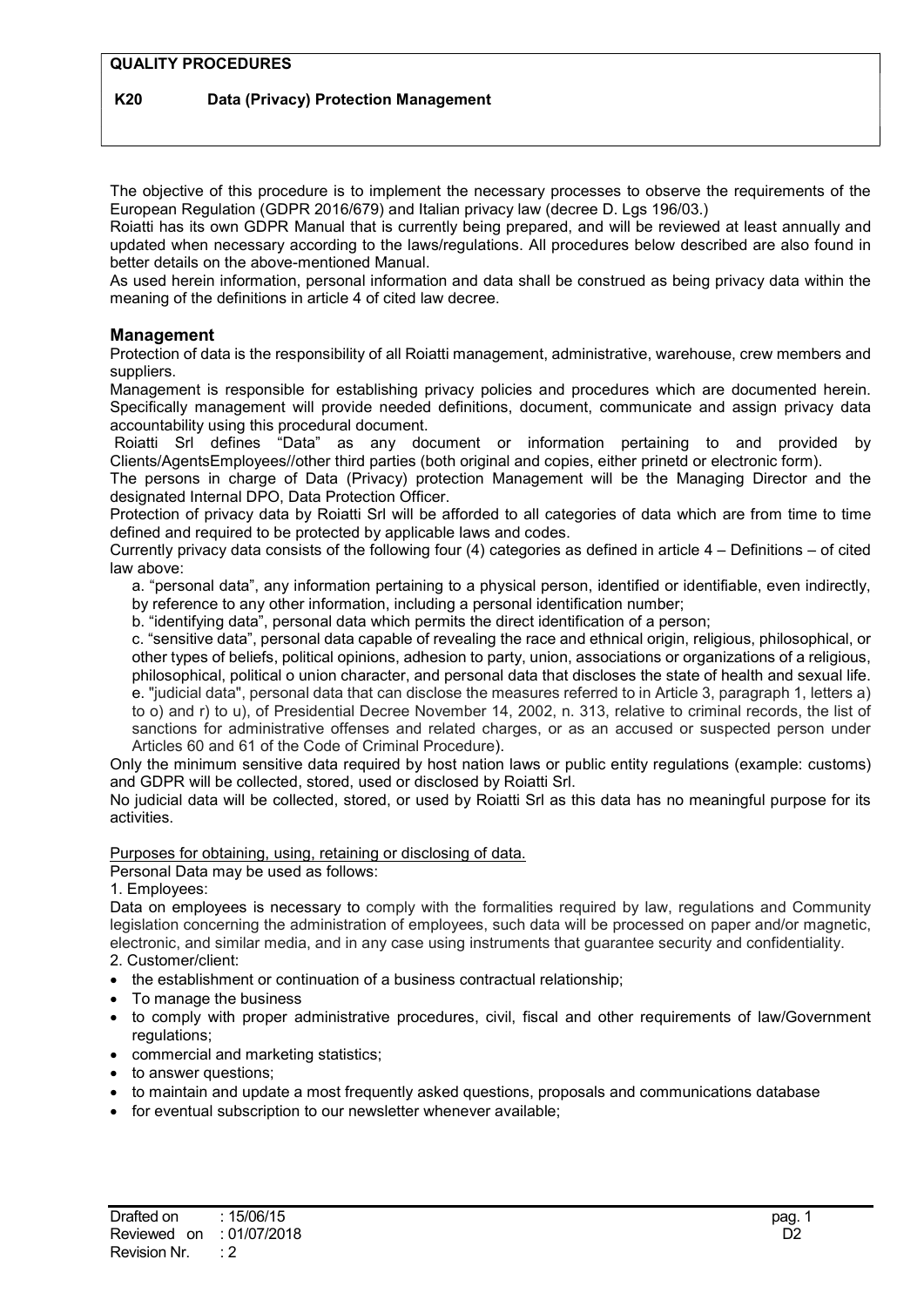## **Notice**

In order to operate and provide services, Roiatti Srl requires the collection of the shipper's personal information. The electronic information will be saved in secured devices and the physical documents will be stored in designated locations. This information can then be forwarded to Suppliers/Agents. By Agent, Roiatti means companies meeting the FIDI FAIM Data (Privacy) Protection Management standard or other companies that agree to observe Roiatti Data (Privacy) Protection Management Policy even though they are not in the association. The information will be submitted to pertaining authorities to provide the service that the client demands.

## Transmittal of data.

All e-mails and other correspondence with or transmitting data will include an appropriate statement concerning the confidentiality, restricted use to the intended addressee and notification concerning misdirection of the correspondence and warning against any type of further unintended processing of the contents. Electronic Distribution of data.

The PEC e-mail is the preferred system whenever transmitting personal sensitive or judicial data using electronic means. The PEC system is the equivalent of certified mail return receipt.

## Choice and Consent

By utilizing our service, the customers, agents and other parties authorize Roiatti Srl to obtain and use personal data including document or information pertaining to and provided by the client, agents or other third parties. The interested party/owner of the data shall be provided an express choice concerning the consent or otherwise to the collection and use of data, to include disclosure.

If business is conducted through correspondence or in person, the owner shall be requested to complete enclosure 1 or 2 herein, as the case may be. These enclosures include a consent choice for completion by the data owner. The enclosures also inform the owner of the consequences if consent is not given (inability for Roiatti to properly conduct business with the customer).

Whenever possible and practicable in conducting business orally, inform the customer/client of the consent choice and that if consent is not given or failure to provide, even partially, requested data places Roiatti Srl in the impossibility to fulfill their requests as we cannot complete required processes and laws. The written consent shall be obtained as soon as possible thereafter.

## **Collection**

Data is obtained orally (phone call) and in writing (e-mail / fax / documents).

Data is collected orally during the course of conducting business telephonically or in person (office visits) (e.g. requests for information, requests for quotation etc.).

Written data is collected during conduct of business through normal correspondence or using electronic means (e-mail, transfer applications –drop box, we transfer, CD's, tapes, USB, etc.)

Data shall be requested for each individual business transaction regardless of whether the data is already in our possession.

## Use, Retention and Disposal

Roiatti Srl records data both in written (physical) and electronic form and will use these data to provide services that the clients or the agents require.

Roiatti Srl is using "Agyo", a secured on-line platform where to keep privacy/personal data. Only authorized personnel as indicated in the system is allowed to access the website by logging in with his/her credentials.

Written data is found in personnel files, customer service files, accounting files, reports and other documentation required by law, regulation, community legislation or governmental entities.

Signed Privacy Policies for single Customers are kept in their moving files. In case of Agents/Suppliers with which we have continuous contractual business relationships, their signed policies are kept as attachments to the contracts or in a dedicated section in Agyo.

Data obtained orally is normally reduced to written form subsequently placed in the above-mentioned files.

Electronic form of data is retained on the server or on individual PCs.

Electromagnetic recording of oral data is not required nor permitted at Roiatti Srl.

Employee and management personal data is maintained for the duration of employment or appointment and destroyed upon termination of employment or cessation of the appointment.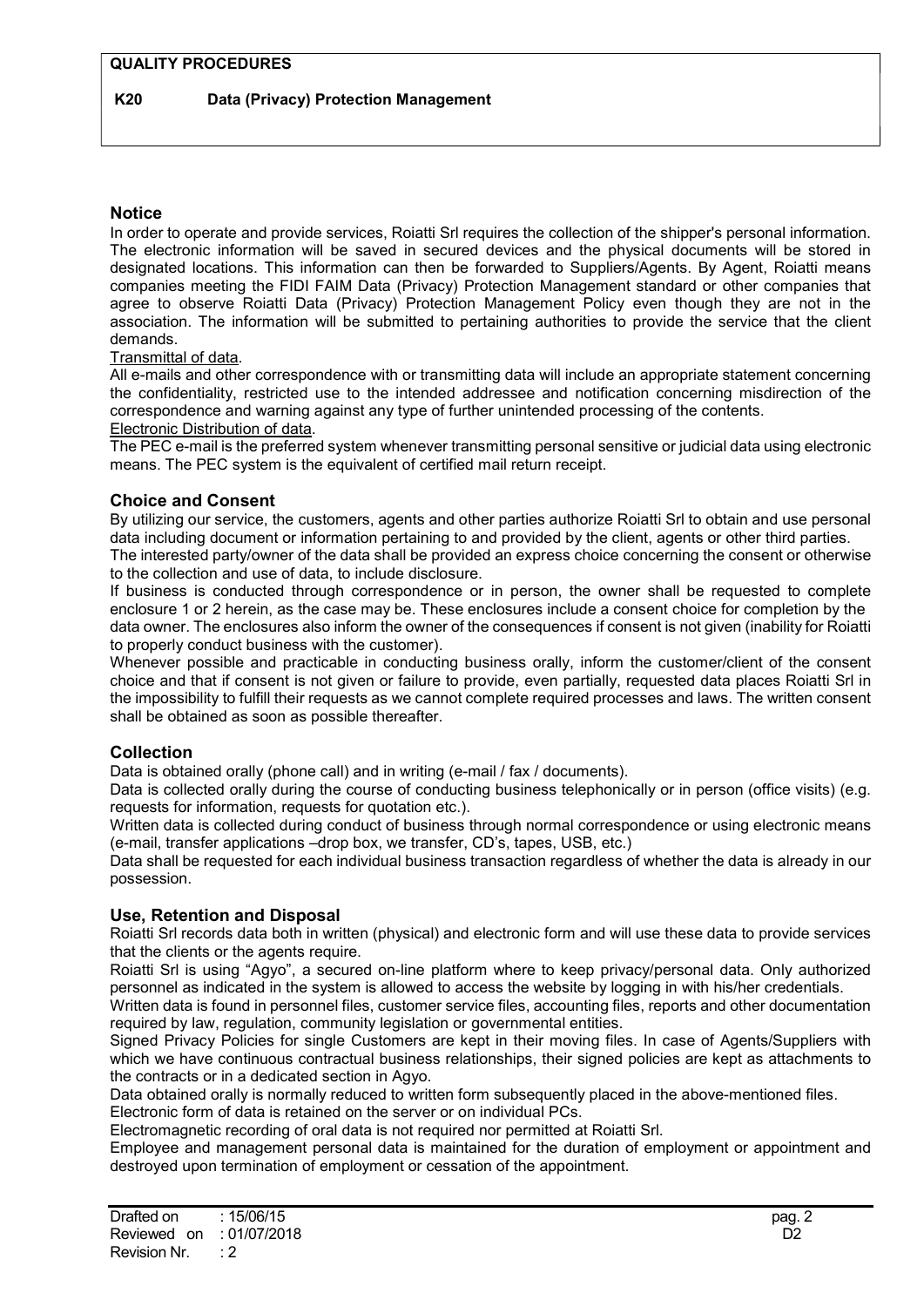#### QUALITY PROCEDURES

## K20 Data (Privacy) Protection Management

Customer/client personal data is maintained for the period as indicated in article 2220 of the civil code (10 years) and then destroyed or in any case according to the current financial Italian law.

All documents are destroyed in a manner to render impossible any subsequent restoration of the personal data or sensitive date. This is accomplished using means such as paper shredders or incinerators but in no way trash cans unless the documents are reduced to a form that impedes the reconstruction of the information that they initially contained.

Data stored on electromagnetic media shall be destroyed through permanent cancellation from the storage media. Back up data will likewise be deprived of availability of all personal data previously destroyed/cancelled.

#### **Access**

Only Roiatti Employees that are directly dealing with procedures requiring client data will be authorized to access client data. Data access will be limited to the purpose of the work activity only. Clients utilizing Roiatti Srl have right to access, change, rectify and cancel their personal data and to oppose or revoke consent for that purpose given in accordance to European GDPR.

#### Disclosure to Third Parties

Roiatti Srl can only disclose information to agents that meet the FIDI FAIM data protection management standards. Agents/Suppliers that are not in this association will have to sign the form that establishes the FIDI FAIM standard. All third party agents are responsible for the same standard of information protection as Roiatti is.

#### Security for Privacy

a. All physical forms of data shall be kept in appropriate types of filing media to the maximum extent possible and kept solely in designated areas that are constantly surveilled during normal operating hours. After duty hours these areas are subject to both electronic anti intrusion surveillance and detection supported by random intrusion detection patrols.

Areas where personal data is maintained will be indicated with appropriate cautionary signs.

Custody of this data is the responsibility of personnel assigned to perform the related duties as indicated in Agyo and those located in the vicinity of the storage location. Personnel other than those charged with administrative or management duties will be challenged as to their need to know personal data before they can access files or systems where personal data is kept.

Sensitive data will be kept under key and in the custody of the person responsible for the function. Access or disclosure of these sensitive data will only be permitted to management personnel and personnel with a verified need to know and necessary to perform specifically assigned duties/responsibilities.

b. Data stored on electronic media is protected from unauthorized access and disclosure through use of credential authenticating application (password) which permit passing an access screening procedure.

Sensitive data is further protected by being kept in directory folders that have a second authenticating control which permits access only to designated personnel maintained by the systems manager. Sensitive data will not be kept in electronic form in generic directory folders that do not have the secondary authenticating control.

c. Access to the warehouse where forwarding/storage data is evident requires authorized entry. Unescorted entry is authorized for Roiatti Srl employees and certain suppliers strictly for performance of assigned duties and services respectively. The warehouseman will maintain a list of authorized personnel for unescorted entry. All other personnel require escorted entry by the warehouse man or other authorized employee.

Physical access to warehouse and office is documented in W16.

#### **Quality**

At least once a year we conduct Internal Audits in matter of GDPR to make sure the Manual is up to date and that files are complete with relevant and accurate personal information. In case adjustments are needed, we take proper actions.

#### Monitoring and Enforcement